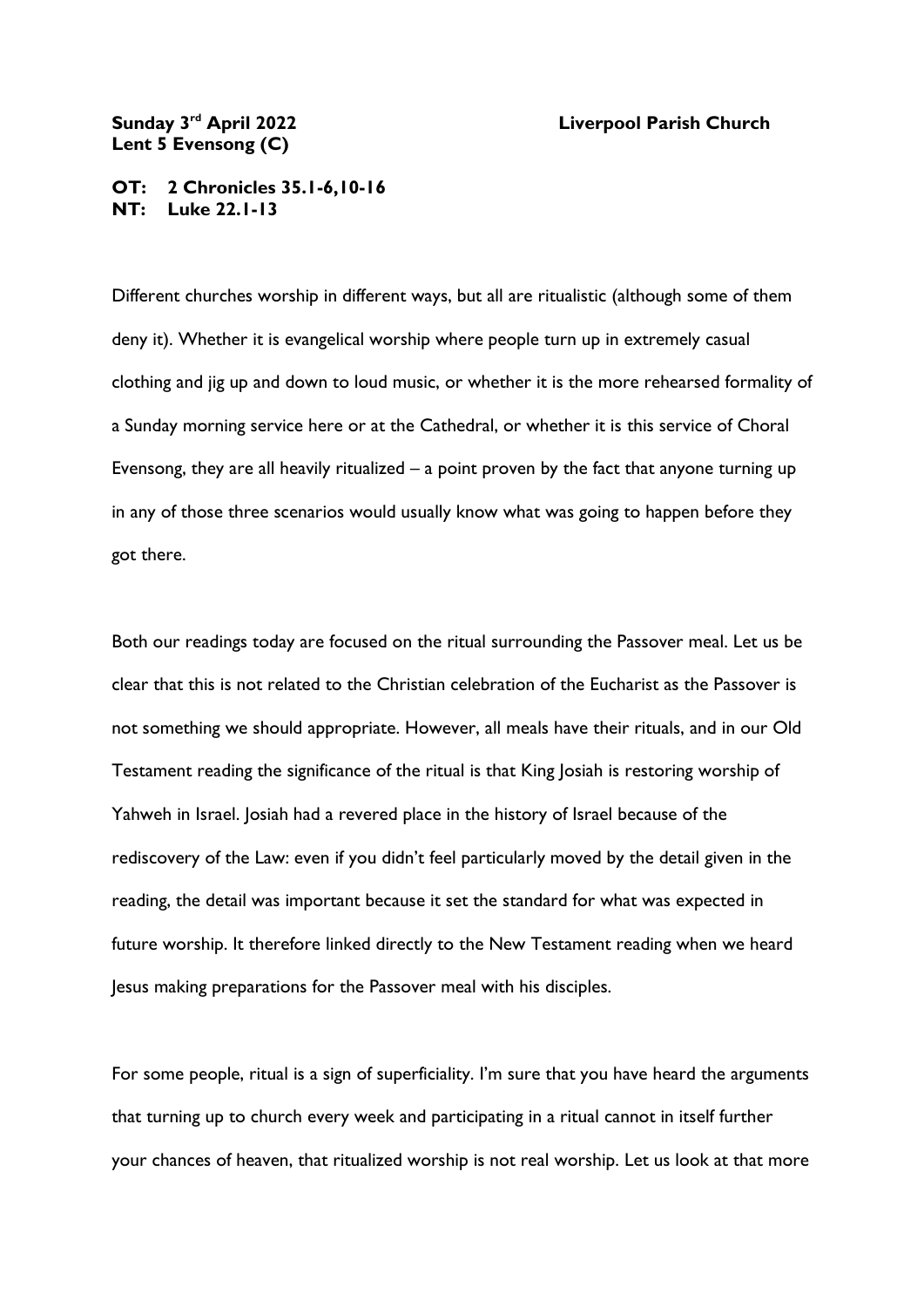carefully, and in particular reflect on the nature of Jewish ritual which is at the heart of the readings. Jewish religion and practice is focused on the home and the family more than it is on the synagogue. The weekly Shabbat meal is not a solemn time of worship, but a moment where a household sits down together. It begins with the singing of Shalom Aleichem celebrating the angels visiting the home on a Friday evening, and although other psalms and prayers can be part of the meal, the focus is on talking, which accompanies the rituals with bread and salt. Many of you will have seen the television comedy *Friday Night Dinner* which brilliantly normalized the Shabbat meal in the context of dynamic family relationships. The script often refers to the fact that the family is Jewish, and there is occasional mention of the fact that the Friday night dinner is special, but no mention is ever made of it being a Shabbat meal. However, very frequently you will see in view on the screen a plate of basket with Challah bread for use in the meal. The fact that no reference is ever made to this is, to my mind, a superb example of the normalization of different religious practices in mainstream media and culture.

If we take religion out of the mix and just stick with our family rituals, then we can often see that ritual is what binds relationship. In my own family this has been particularly important this week. Like every family, we have rituals, and we have certain moments every day when we come together and talk. These are principally breakfast, a cup of tea when we all return to the house later, and then at 6pm an aperitif. After dinner we then separate for homework etc, but then reassemble for a cup of tea at 9pm. This week Jerome has had COVID and so we have banished him from our sight: with no effort we have maintained the rituals but over Zoom (apart from breakfast!). At 6pm every evening we place outside his door a bowl of stuffed olives and a few breadsticks and dips, and then join him by Zoom. This sounds mildly comic when I say it now, but in fact it is this ritual which is preserving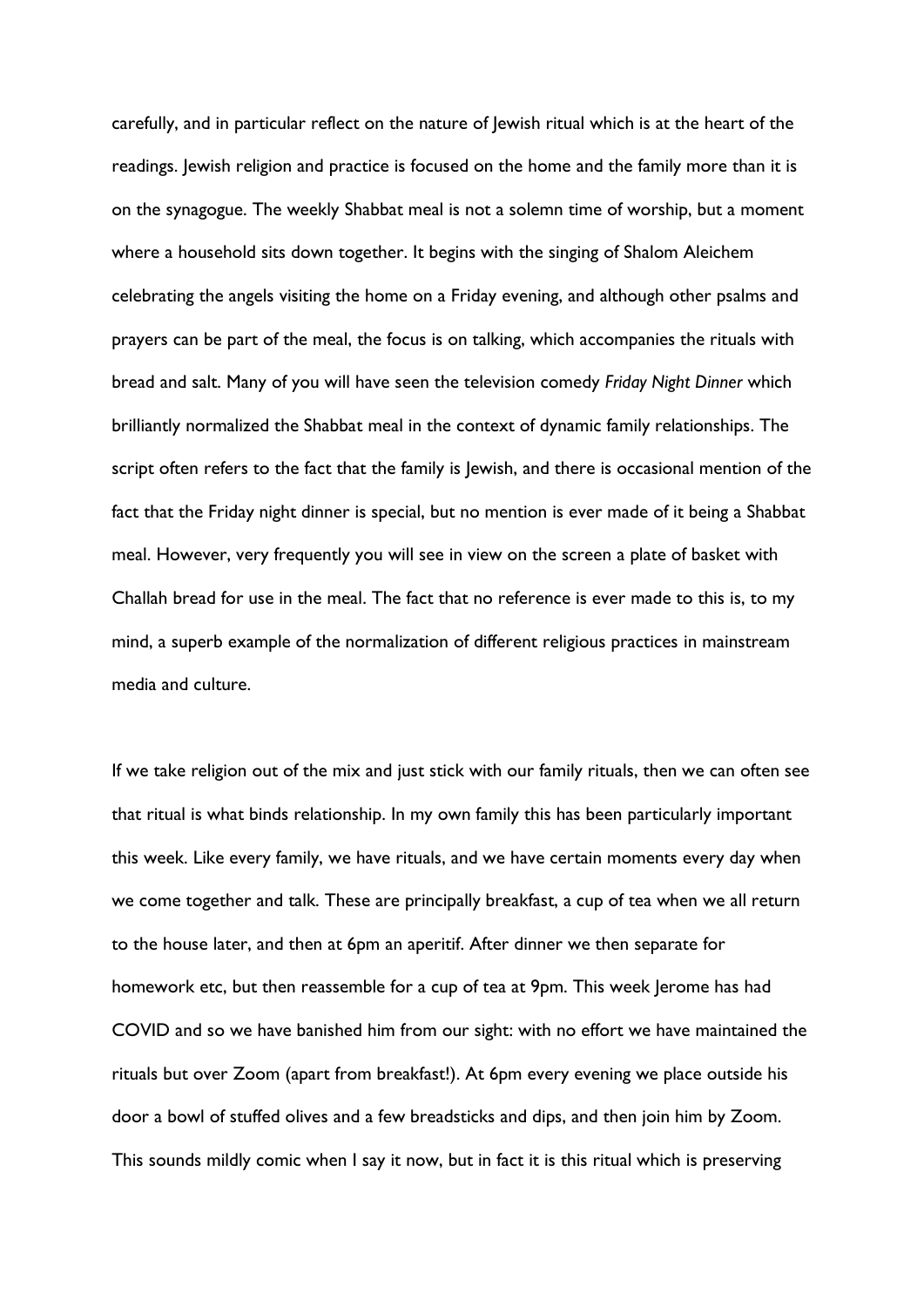normality and keeping relationships strong. Although it sounds a bit like feeding time at the zoo, in fact it is a way of showing love and support for each other when life is a bit tough.

So ritual becomes not just the knowledge of what happens next and a choreographed set of actions to get there, but actually also a highly relational act. In the certainty of the drama there is space to express yourself. And that is also at the heart of a church service in whatever ritual tradition you wish. The ritual is there to bring people together and to create the space for interaction and relationship. Within church this is a relationship with each other but also with God. As with our own families and friends, we are not always in the mood for a gushing outpouring of thoughts to those around us, and so the relationship with God is not always lived out in some spiritual reverie. Rather, like the normalization of the Shabbat meal in a Channel 4 comedy, our relationship with God is one which is normalized through ritual. Our faithfulness to ritual (which could be worship in many different styles) is very often our way of checking in with each other, and finding a way of having that conversation.

At the heart of our Christian ritual is, of course, the Eucharist. The words of institution, and the narrative around what happened at Jesus' Last Supper (which of course we associate with the time of the Passover) are the ritual which has been given to us and passed down. Jesus took the bread, gave thanks, blessed and broke it, before sharing it with the disciples around him. And he did the same with the wine. This simple ritual has been repeated so many millions of times and in different styles: on each occasion it is not a superficial event, but an expression of the fundamental presence of Jesus in all of our relationships and in our very being. Just as our family rituals are expressions of relationship, even when we are out of sorts or not focused on them, so the eucharistic ritual remains real, dynamic, and full of